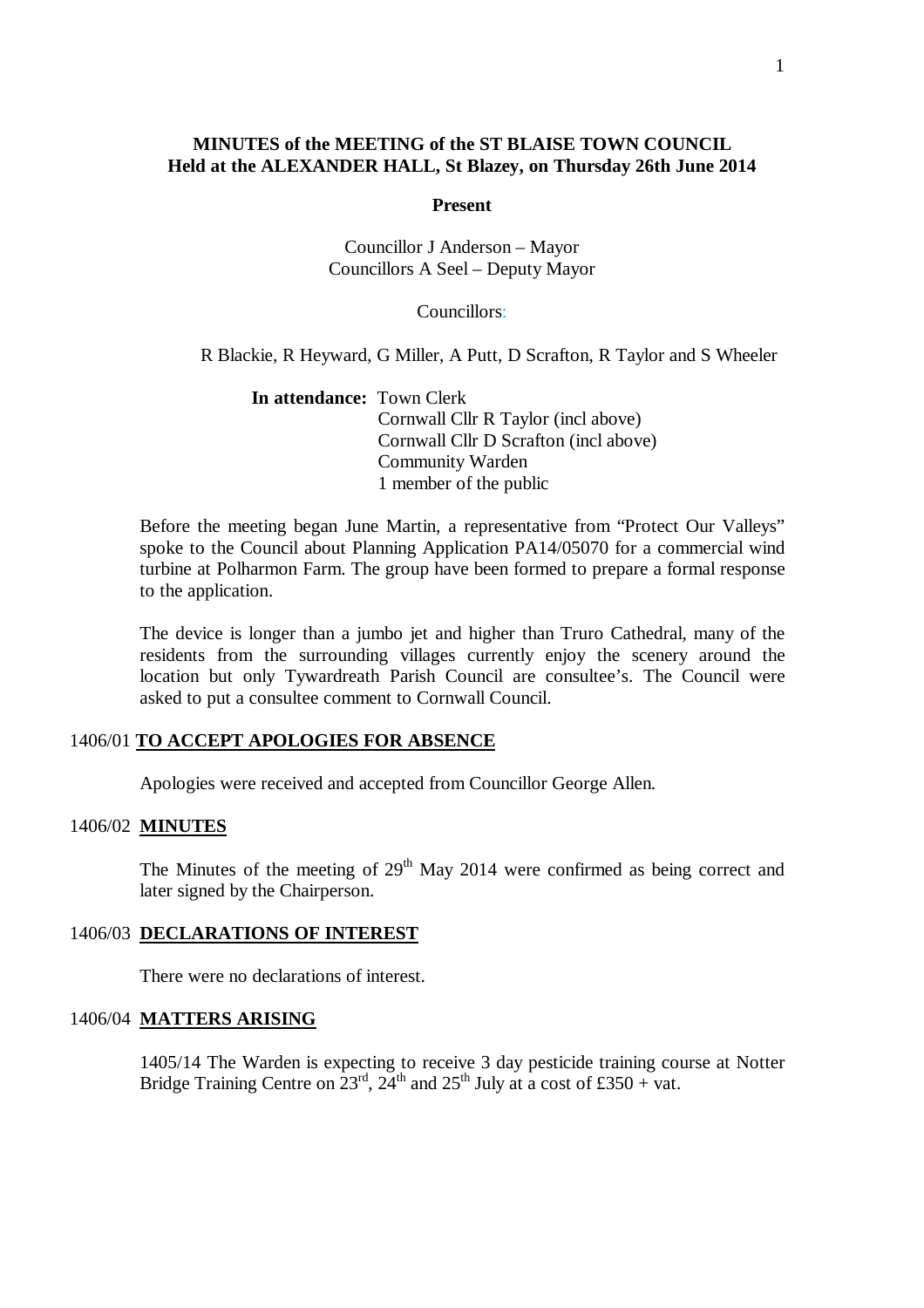## 1406/05 **POLICE CRIME FIGURES**

# May 2014

|                            |                | Detected |
|----------------------------|----------------|----------|
| Assault                    | $\overline{2}$ |          |
| Burglary dwelling          |                |          |
| Burglary other             | 2              |          |
| Theft of MV                |                |          |
| Criminal Damage to Vehicle |                |          |
| Theft (including from M/V) | 3              |          |
| Damage                     |                |          |
| Drugs                      |                |          |
| Other                      |                |          |
| <b>TOTAL:</b>              | 17             |          |
| <b>May 2013:</b>           | 29             | 10       |

TOTAL CALLS/LOGS FOR ST BLAISE May 2014 – 65

A significant decline in the crime figures compared to the same month last year which is positive.

## 1406/06 **A REPORT FROM CORNWALL COUNCILLOR ROY TAYLOR**

Councillor Taylor told the Council that the radar box which was installed in St Blazey Road showed that there is not enough speeding traffic to justify a flasher being introduced.

In addition to Councillor Taylors county council duties, he had chaired a Burrows Centre Board Meeting, chaired the Fourways AGM and been re-elected as Chairman, attended both a Community Flood Recovery meeting and a Cornwall Flood Forum. He had attended with our Mayor a meeting with the Cornwall Council affordable housing team and an SK8 meeting.

Councillor Taylor had attended the Hands Together AGM and told the Councillors there is to be a FUNDAY at Penarwyn on Friday  $16<sup>th</sup>$  August.

Councillor Taylor and Councillor Scrafton will be meeting with Teresa Frost next week to discuss traffic issues in Par Lane. Both Councillors had attended a Social Enterprise Meeting on behalf of PBBL. Councillor Taylor will next weekend go to Germany on an educational visit to find out more about Geothermal Energy.

## 1406/07 **A REPORT FROM CORNWALL COUNCILLOR DOUG SCRAFTON**

Councillor Scrafton told the Council that he had not received any further information regarding the Town Councils devolution bid. He had attended the poppy planting on June  $4<sup>th</sup>$  and hoped that the Town Council would like to spread the poppy seeds further in future years. Councillor Scrafton along with several of the St Blaise Town Councillors had attended the service at Par St Mary's Methodist Church to mark the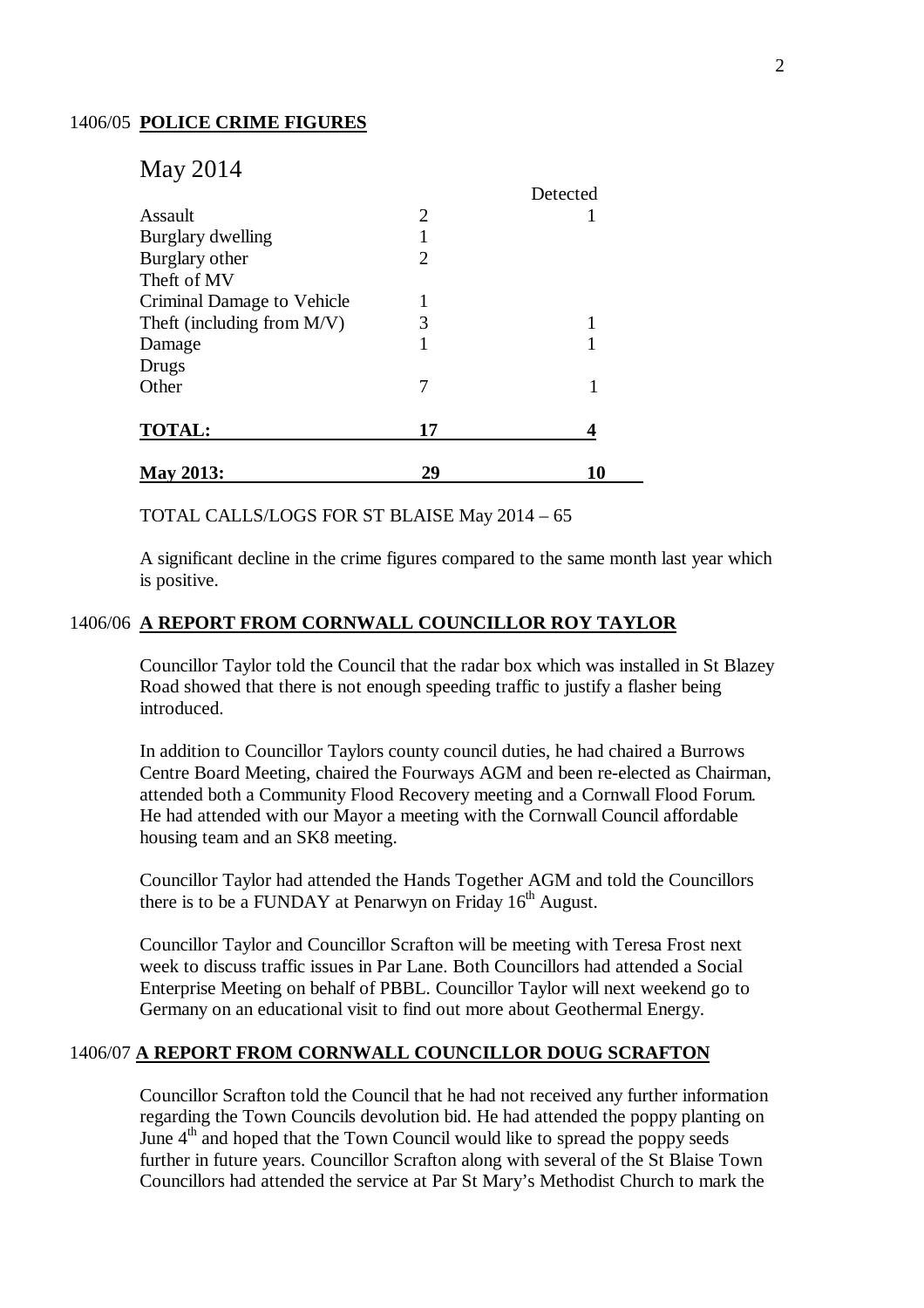150<sup>th</sup> Anniversary. He had attended a meeting of St Austell Bay Economic Forum, Fourways AGM and committee meeting, attended Carlyon Bay Liaison Group.

## 1406/08 **COMMUNITY WARDENS REPORT**

Dave Pearce is up to date with all footpath maintenance and will be re-strimming the footpaths close to Biscovey School next week. There has been a noticeable reduction in the amount of dog fouling and he is being challenged by the welcome stones as he can't do the job he would like to because of the Poppy seeds.

## 1406/09 **TO APPOINT A REPRESENTATIVE TO BISCOVEY ACADEMY BOARD OF TRUSTEES**

Councillor Seel nominated Councillor Anderson to represent the Council to the Biscovey Academy of Trustees, Councillor Heyward seconded the nomination, all the Councillors agreed and so it was RESOLVED.

## 1406/10 **ST BLAISE TOWN COUNCIL TO CONSIDER CONTRIBUTING TO REGENERATION FUNDING**

Cornwall Councillors Scrafton and Taylor have looked at the regeneration prospects for the St Austell Bay area with Tom French and Officers from Cornwall Council. They have had discussions with Cornwall Development Company who will liaise with local businesses and identify projects that could benefit from the £590 million Cornwall could get from European funding. The development company estimate the cost of their research to be between £15,000 and £17,000.

The Environment Agency have looked at the area and are prepared to give the project £5,000, PBBL have also pledged £10,000. All the local Councils will be asked to contribute also.

Councillors Scrafton and Taylor left the room.

Councillor Seel proposed that the Town Council give the scheme £400 if additional funds are needed, Councillor Putt seconded the proposal, 1 Councillor abstained but all the remaining Councillors agreed and so it was RESOLVED.

#### 1406/11 **CORNWALL AIR AMBULANCE APPEAL FOR LANDING SITES**

Councillor Wheeler knows that Cornwall Air Ambulance are actively looking for night landing sites for the Air Ambulance and asked the Councillors for suggestion of places in St Blaise that could be used. The Football Club field, the Cricket Club field, Penarwyn Green, Par Docks, Biscovey Academy School field and Cornish Market World Car Park were all suggested. Councillor Wheeler will liaise with them.

## 1406/12 **TRAILBLAZER PARK**

PBBL are not prepared to assist with the painting costs of Trail Blazer Park, Councillor Putt proposed that the Town Council accept the quote from Cornwall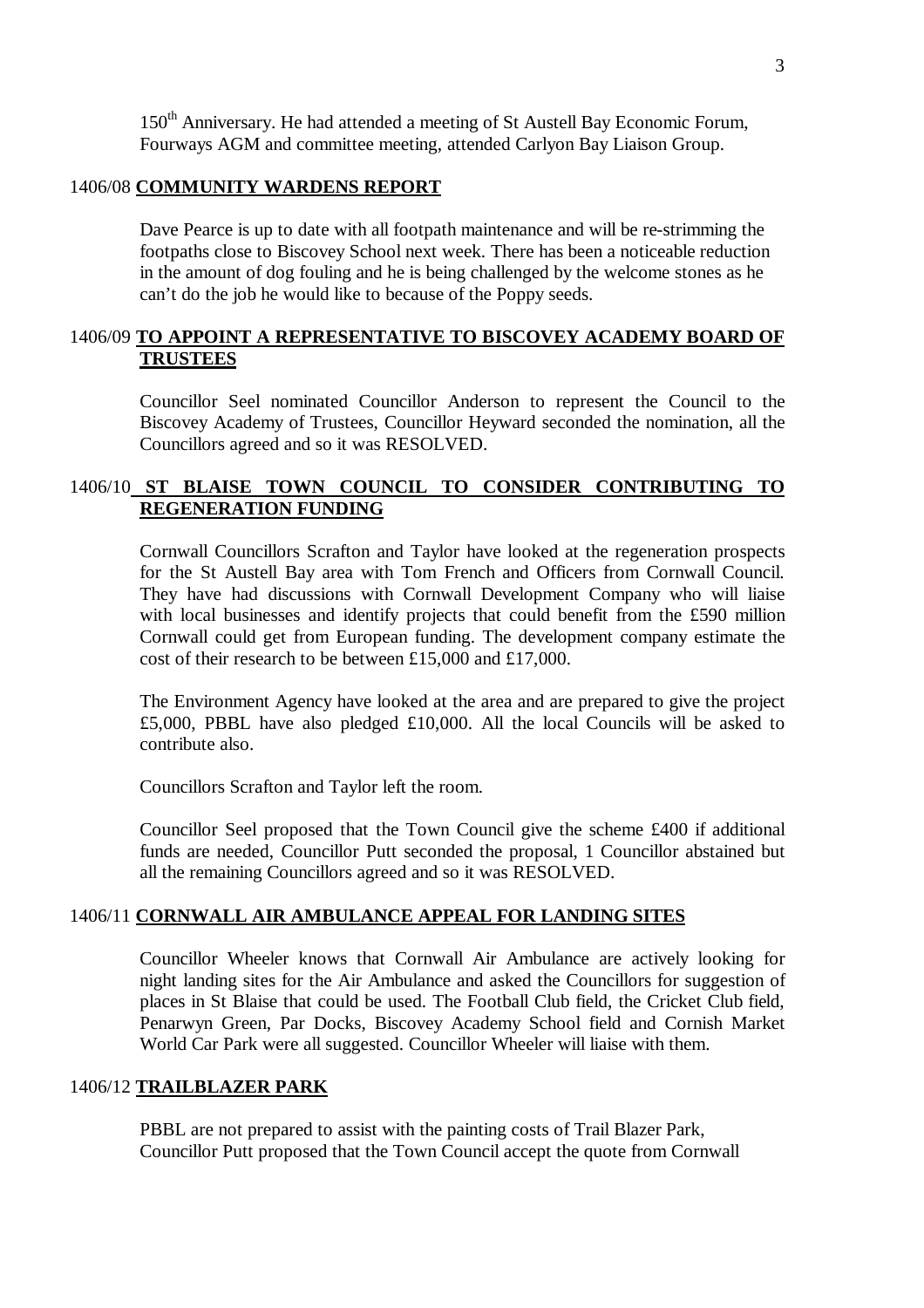Council Environmental Services of £1784 and proceed with the work. Councillor Scrafton seconded the proposal, all the Councillors agreed and so it was RESOLVED.

## 1406/13 **PROJECT LIST**

**Burrows Centre –** Councillor Taylor told the Council that the Business Rates demand has been significantly reduced due to Small Business Relief and discretionary Relief. A lot of the problems are being resolved and they seem the situation appears to be looking brighter.

**Neighbourhood Planning –** The Neighbourhood Planning Team have submitted a bid for funding and will be meeting on July  $7<sup>th</sup>$ . Councillor Anderson told the council of PBBL offer to take over full control of the lease but allow the Neighbourhood Planning team full consultation use.

**WW1 Anniversary** – The plaque will be placed inside the Chapel of Rest and an unveiling service will take place on  $2<sup>nd</sup>$  August at 11.00am. The service will be at Par Running Track on 3rd August at 3.00 pm.

Councillor Miller asked the Council for a fund to pay the Carpenter to place the plaque, Councillor Blackie proposed £250, Councillor Scrafton seconded the proposal, all the Councillors agreed and so it was RESOLVED.

**The Bell Tower** – It was agreed that the Clerk would liaise with Par Old Cornwall Society to arrange a plaque for the entrance to the Car Park.

#### 1406/14**TOWN CLERKS REPORT**

The Clerk asked the Council how they would like to respond to the Wind Turbine application discussed earlier, Councillor Taylor said there is to be a site meeting and a Public meeting and therefore it was agreed that all Councillors would respond individually if they so choose.

#### **Road Traffic Regulation Act 1984 S.14: Temporary Prohibition of Traffic**

| Location:    | Road from Edgecombe Road to Sans Lane, Kilhallon, Par  |
|--------------|--------------------------------------------------------|
| Timing:      | 21st to 23rd July 2014 (24 hours)                      |
| Reason:      | May Gurney on behalf of SWW - Sluice Valve Replacement |
| <b>Works</b> |                                                        |

#### **Road Traffic Regulation Act 1984 S.14: Temporary Speed Restriction**

**Location: North East Distribution Road, St Austell (junction of Holmbush Road and the Carclaze Inn) Timing: 20th July to 9th August 2014 (24 hours weekends included) Reason: CORMAC Solutions Ltd - Resurfacing Works**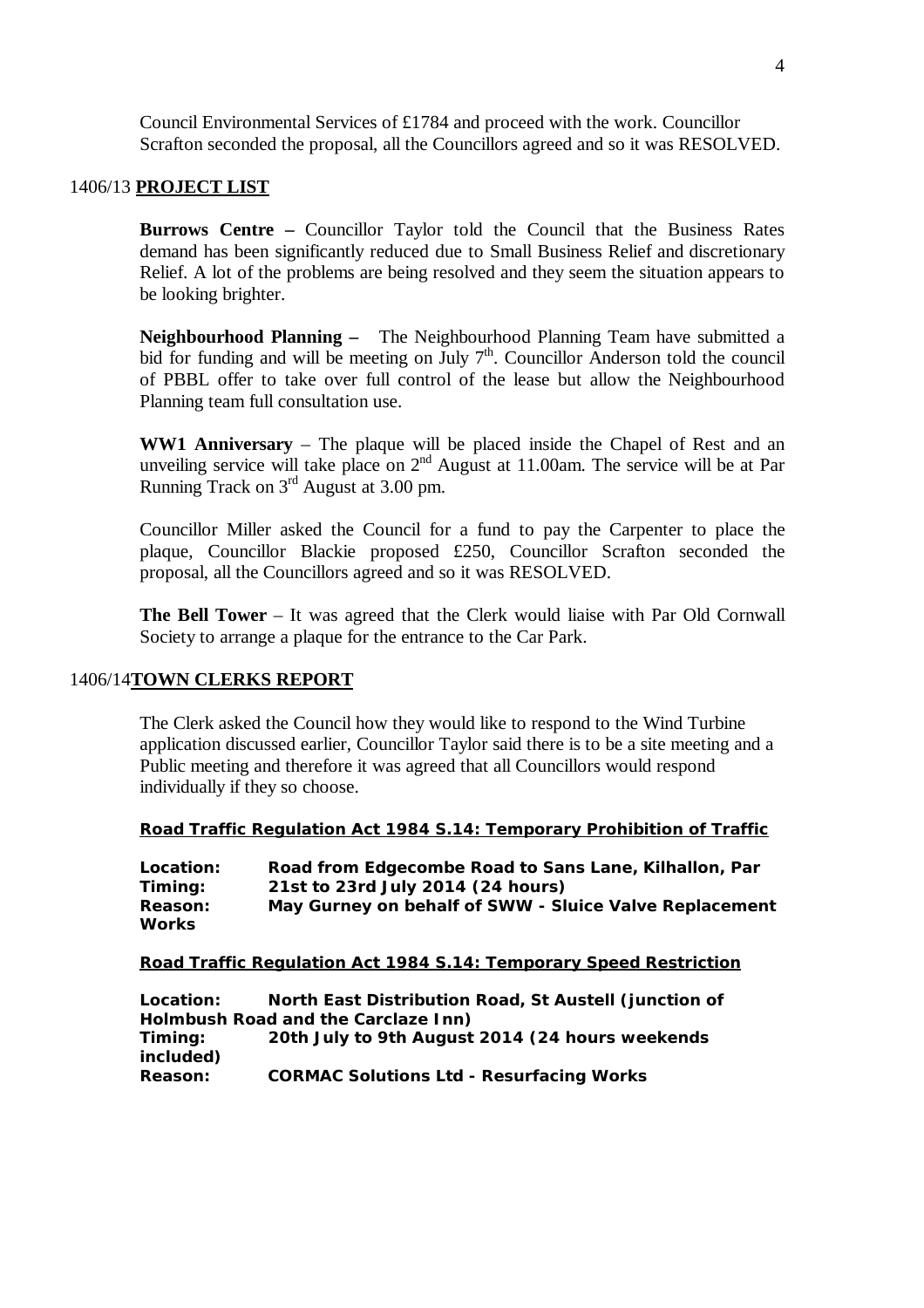## **Road Traffic Regulation Act 1984 S.14: Temporary Prohibition of Traffic**

**Location: North East Distribution Road, St Austell (junction of Holmbush Road and Trethowe) Timing: 20th July to 9th August 2014 (1900 to 0700 hours weekends included) Reason: CORMAC Solutions Ltd - Resurfacing Works**

## 1406/15**PLANNING MATTERS**

There has been eight planning application received and it was RESOLVED to object to two of them.

| PA14/01728 | Change of use<br>Of a small paddock to be included under the campsite license.<br>We have been using this location since 1999 during the eclipse.<br>The area also has a small toilet and shower facility which was<br>converted from an old stable block in 2010.<br>East Crinnis Holiday Park<br><b>East Crinnis Farm</b><br><b>St Blazey</b> |
|------------|-------------------------------------------------------------------------------------------------------------------------------------------------------------------------------------------------------------------------------------------------------------------------------------------------------------------------------------------------|
| PA14/04913 | Change of Use<br>Former Hairdressers salon to flat<br>From this day forward<br>106 Par Lane<br><b>St Blazey</b>                                                                                                                                                                                                                                 |
| PA14/03966 | Installation of a wood burning stove<br>The Old Market House<br><b>Fore Street</b><br><b>St Blazey</b>                                                                                                                                                                                                                                          |
| PA14/03465 | <b>Outline Application</b><br>Construction of a single storey dwelling<br><b>Pine Trees</b><br>Sea View Terrace<br><b>St Blazey</b>                                                                                                                                                                                                             |
| PA14/05740 | Demolition of existing house and construction of a new house<br>in a different position on the site, using same access with<br>enlarged parking area and improved access visibility.<br>Colaba<br>Prideaux Road<br><b>St Blazey</b>                                                                                                             |
| PA14/05766 | <b>Listed Building Consent</b><br>Application for proposed roof renewal to all elevations<br>Par Inn<br>Harbour Road<br>Par                                                                                                                                                                                                                     |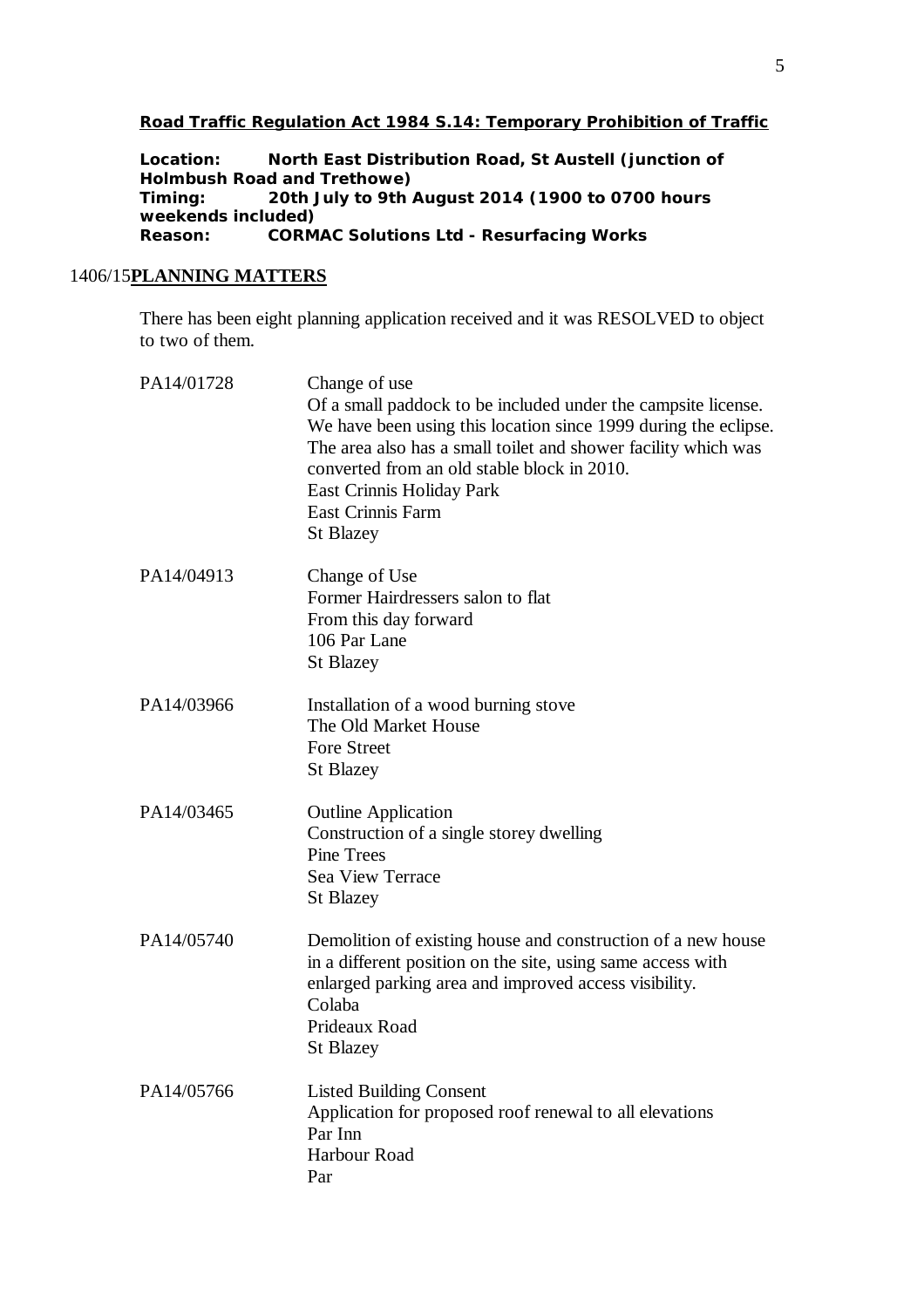It was RESOLVED to Object To:-

PA14/04348 Construction of proposed dwelling and integral garage Land Adjacent To 5 The Lawn St. Blazey

The Lawns is an unmade up road which is suffering from flooding erosion As the road is not made up we are concerned about Traffic Congestion

PA14/1614 Full Planning Demolition of 1 existing dwelling and erection of 44 New Dwellings, associated Highway and Landscape Works together with provision of Open Space and associated infrastructure. Land East of Mount Crescent The Mount St Blazey

Access - The access is from Mount Crescent which is a very small cul-de-sac, off Manor Road which again is restricted in width where often two cars have difficulty passing and could not cope with increased traffic.

Flooding - The new dwellings are to be built on land that acts as a sponge which would increase the run off into the land below (Harbour Road) which already suffers badly in wet weather and many of the local premises have suffered in recent years. There is a lack of drainage in the area.

Clause - The local residents are concerned that the foundations of their homes will be affected by the heavy traffic in the area.

Traffic whilst building - the traffic during the build will not be able to access the site from Mount Crescent or Mount Road as neither are wide enough, could another access be created.

The Clerk has received a letter with information regarding application PA14/01614 being reported to the Planning Committee for decision at  $10.00$ am on  $7<sup>th</sup>$  July 2014.

## 1406/16**ACCOUNTS**

June 14

## **Payments Received <b>Expenditure**

| <b>Hall Bookings</b> | 402.50  | <b>Broadband</b> | 34.99  |
|----------------------|---------|------------------|--------|
| Interest (high)      | 125.07  | UK Fuels         | 57.36  |
| WPD                  | 12.11   | Insurance        |        |
| VAT refund           | 3698.91 | <b>HMRC</b>      | 474.18 |
| Interest             | 4.93    | $CC$ (pen)       | 452.35 |

| <b>Broadband</b>      | 34.99   |
|-----------------------|---------|
| <b>UK</b> Fuels       | 57.36   |
| <b>Insurance</b>      |         |
| <b>HMRC</b>           | 474.18  |
| $CC$ (pen)            | 452.35  |
| <b>Clerks Sal</b>     | 1307.33 |
| Wardens Wage 580.00   |         |
| <b>DLH</b>            | 124.00  |
| Grant Thornton 360.00 |         |
| Eclipse               | 14.38   |